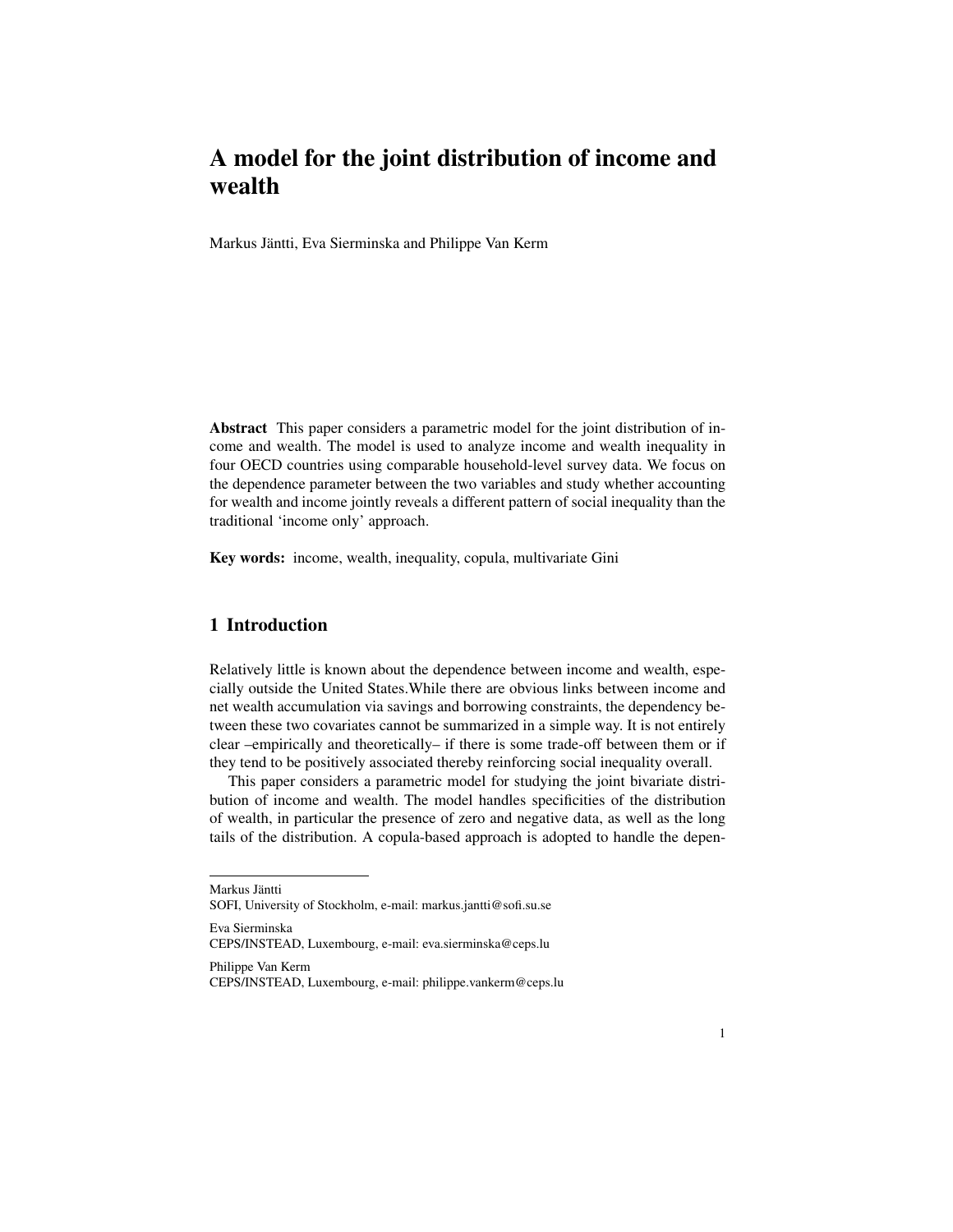dence betwen the two covariates. The model is estimated on data from four OECD countries using comparable household-level survey data.

#### 2 A model for the joint distribution of income and wealth

Multivariate distributions can be expressed as a function of a copula and univariate marginal distributions,  $F(y, w) = C(F_Y(y), F_W(w))$  where *F* is the joint distribution of income and wealth, *F<sup>Y</sup>* and *F<sup>W</sup>* denote the marginal distribution of income (*Y*) and wealth  $(W)$ , and  $C$  is a copula. We model  $F$  parametrically by specifying separate models for each of *F<sup>Y</sup>* , *F<sup>W</sup>* and *C*.

Specifying the marginal distribution of income is reatively unproblematic. We rely on a Singh-Maddala (SM) specification:  $F_Y(y) = SM(y; a, b, q) = 1 - \left[1 + \left(\frac{w}{b}\right)^a\right]^{-q}$ . The SM distribution is a flexible model for unimodal distributions allowing varying degrees of skewness and kurtosis and dealing with the heavy tails typical of income and earnings distributions.

Specifying the marginal distribution of wealth is more difficult. The literature on wealth inequality is focusing on the concept of *net worth*, defined as the value of total assets (financial and non-financial) minus total debts. It is consequently relatively common to observe data with zero or negative net worth. This rules out virtually all specifications typically used for modelling income distributions, since these size distributions have positive density only over  $R_{+}$ . To accommodate zero and negative data, we use the specification proposed by Dagum (1990) and more recently advocated by Jenkins and Jäntti (2005). The specification is a finite mixture model where negatives, zeroes and positive data are modelled separately with an exponential distribution (negatives), a point-mass at zero and a Dagum-type I distribution (positives):

$$
w = \begin{cases} \pi_1 \exp(\theta w) & \text{if } w < 0 \\ \pi_1 + \pi_2 & \text{if } w = 0 \\ \end{cases} \tag{1}
$$

$$
F_W(w) = \begin{cases} u_1 + u_2 & \text{if } w = 0 \\ \pi_1 + \pi_2 + (1 - \pi_1 - \pi_2) \left( 1 + \left( \frac{\beta}{w} \right)^{\alpha} \right)^{-\gamma} & \text{if } w > 0 \end{cases}
$$
(1)

where parameters  $\alpha$ ,  $\beta$ ,  $\gamma$ ,  $\theta$  are positive.  $\pi_1$  and  $\pi_2$  are the shares of negatives and zeroes.

For the copula, we rely on a Plackett specification:

$$
C(u,v) = \frac{\left( (1 + (\theta - 1)(u+v)) - \sqrt{(1 + (\theta - 1)(u+v))^2) - 4uv(\theta - 1)\theta} \right)}{2(\theta - 1)}
$$
(2)

The Plackett copula exhibits symmetric upper-tail and lower-tail dependence.

We estimate the parameters of the three components *F<sup>Y</sup>* , *F<sup>W</sup>* and *C* separately. All parameters for *F<sup>Y</sup>* and *F<sup>W</sup>* are first estimated by conventional maximum likelihood using the built-in Newton-Raphson optimizer of Stata<sup>TM</sup>.Maximum likelihood esti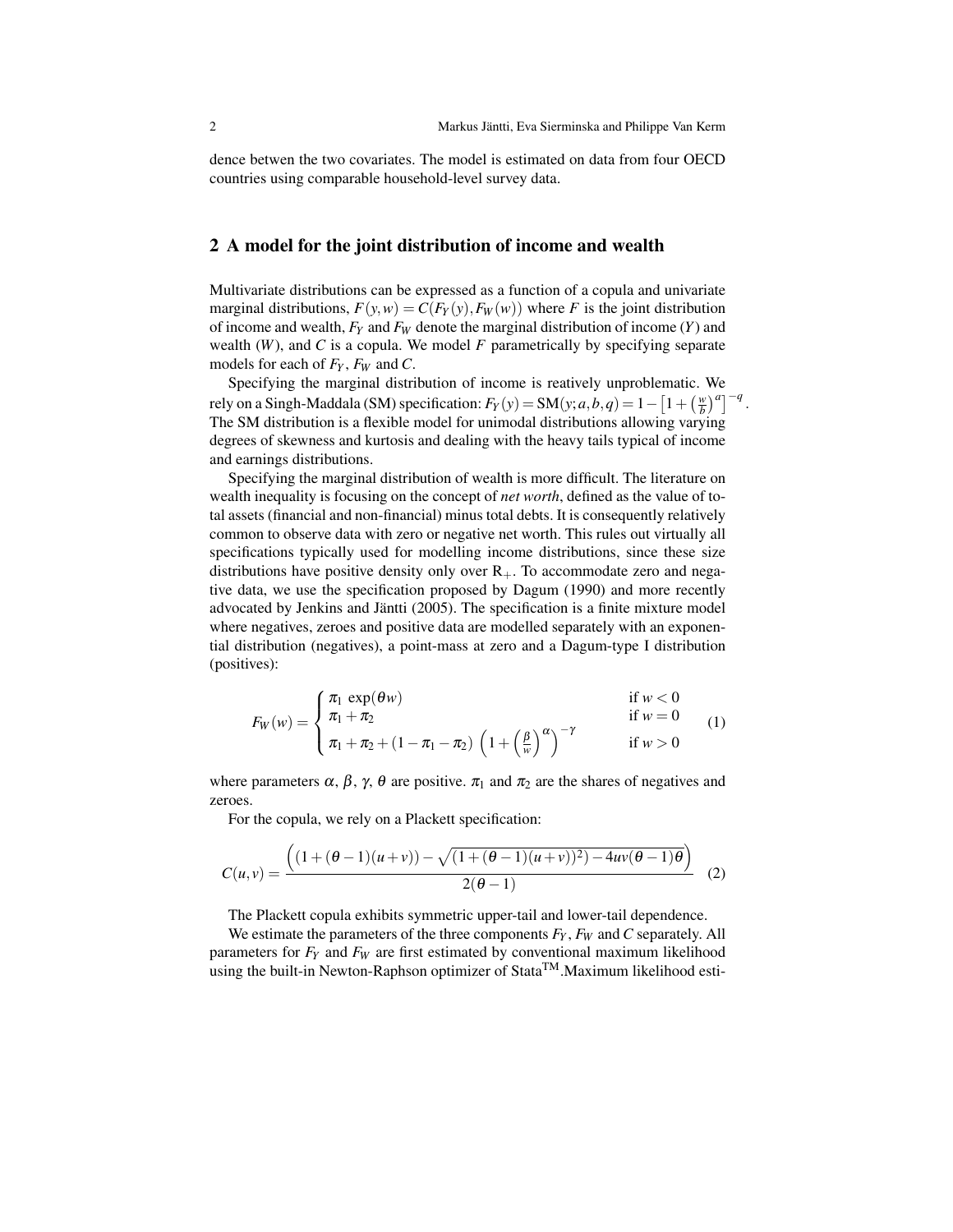A model for the joint distribution of income and wealth 3

mation of the copula parameter is done in a second stage based on the sample values of  $(\hat{F}_Y(y_i), \hat{F}_W(w_i))$  with  $\hat{F}_Y$  and  $\hat{F}_W$  based on the first stage parameter estimates.

#### 3 Data and estimation results

We use data for the United States, Germany, Italy, and Luxembourg. The data for US come from the 2007 Survey of Consumer Finances (SCF), for Italy the 2008 Survey of Household Income and Wealth (SHIW), for Germany the 2007 wealth module of the Socio-Economic Panel (SOEP), for Luxembourg from the 2007 wealth module of the PSELL-3/EU-SILC. The data contain information on multiple income sources and detailed information on financial, non-financial assets and debts. On the basis of this detailed information, we use the conceptual framework developed by the Luxembourg Wealth Study (Sierminska et al., 2006) for creating harmonized variables of net worth (total assets minus liabilities) and disposable income.

Parameter estimates for the proposed model estimated from each of the four samples are reported in Table 1. The bottom lines report Gini coefficient estimates for the (univariate) distributions of income and wealth, as well as the bi-dimensional Gini coefficient of Koshevoy and Mosler (1995). The latter index summarizes inequality in the joint distribution of income and wealth. It is determined by the inequality in the marginal distributions as well as by the association among the two covariates. To separate out the effect of covariate association from marginal distributions in cross-country differences in inequality, the last line of the table reports a counterfactual estimate of the Gini coefficient obtained by applying the US copula parameter to all countries. All indices are derived from model parameter estimates.

The similarity of the income distributions across countries is reflected in the coefficients of the Singh-Maddala distribution. Wealth distribution parameters vary substantially. To start with, the proportions of negatives  $(\pi_1)$  and zeroes differ. This is certainly, in part, reflecting differences in data collection (the four surveys do not collect exactly the same sets of assets and debts). For data with positive wealth, the scale parameter  $(\beta)$  also shows tremendous variations with much higher levels of wealth in Luxembourg.

Our copula function parameter –the measure of key interest in this application– splits our four countries in two groups: the USA and Italy on the on hand which exhibit strong dependence between income and wealth, and Germany and Luxembourg on the other hand with much smaller levels of dependence.

Gini coefficients on income are much lower than Gini coefficients on wealth, but the ranking of countries is the same on both covariates, with inequality being higher in the US sample. The bi-dimensional Gini takes intermediate values, again exhibiting greater inequality in the US sample. The similarity of the dimensional Ginis with the 'common copula' counterfactual Ginis suggest that relatively little of the cross-country variations in bi-dimensional inequality is due to differences in association parameters – the difference in marginal distributions is key.